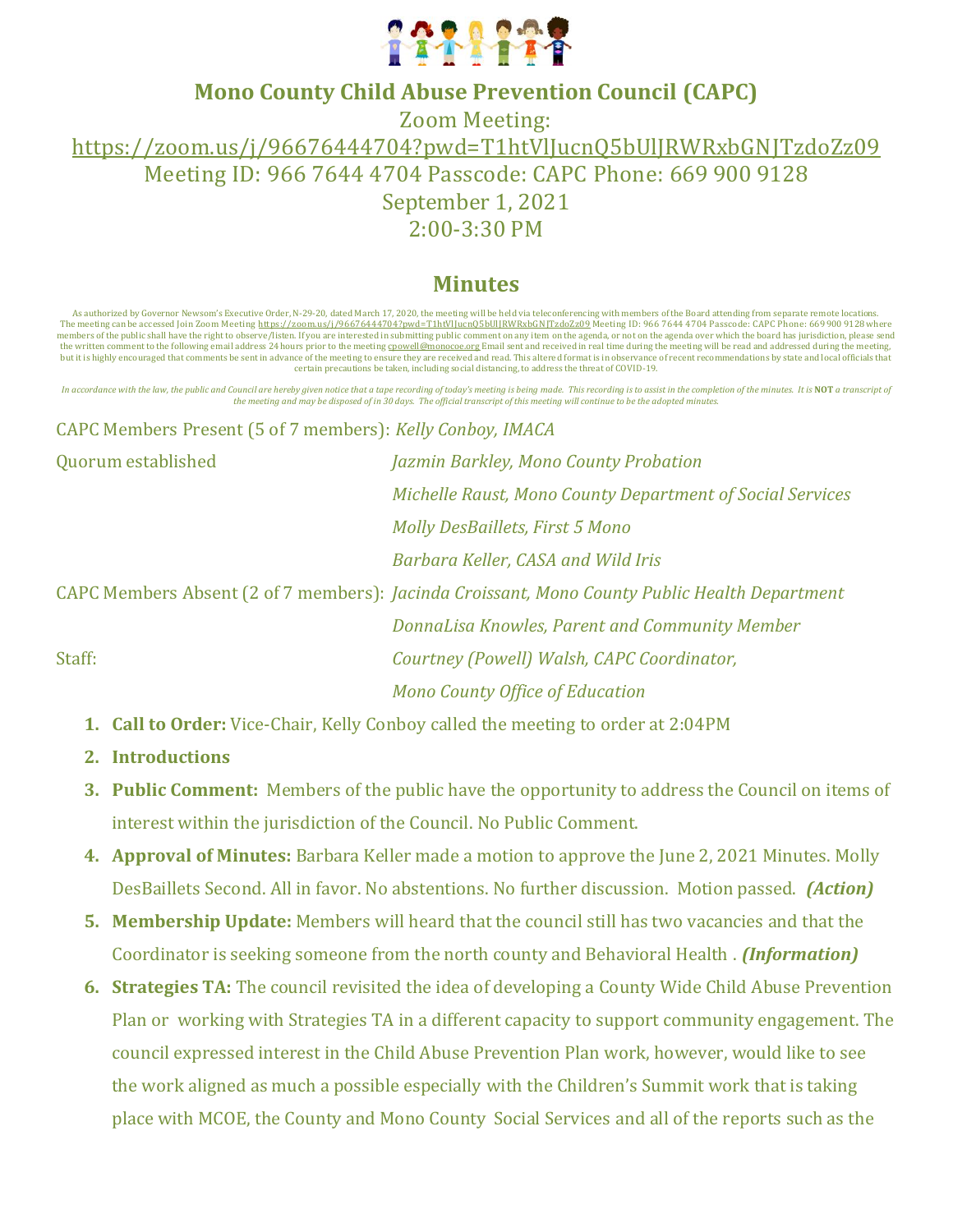

yearly OCAP Report. Molly DesBaillets made a motion continue our work with Strategies TA and how we can streamline our efforts and data collection. Barbara Keller Second. All in favor. No abstentions. No further discussion. Motion passed. *(Action)*

### **7. CAPC Outreach:**

- **a.** Members reviewed Child Abuse Awareness survey. The council asked to add more details to the introduction of the survey explaining who is collecting the information, why they are collecting the information and how the information will be used. Following the approval of the survey it will then be presented to the Director of Mono County Social Services for final approval. Molly DesBaillets shared her concerns about the survey not being fully representative of the county and if the date would be squawked in same way. She also suggested we look to see if we can find this data somewhere else before using the survey. Michelle Raust shared that she can see the survey being helpful is supporting our prevention efforts outside of CAP Month. Kelly Conboy made a motion to approve the survey pending the edits. Molly DesBaillets second. All in favor. No abstentions. No further discussion. Motion passed. *(Action)*
- **b.** Members discussed where to put our prevention efforts in the 2021-22 FY. Based on the discission previously discussed during agenda item 6 and 7a the council would like to focus on alignment and not duplicating data collection. Michelle Raust shared her thoughts for the council to still be mindful of our Children's System of Care and children's summit planning and not forget about CAPC because it can play an important role in both effort. *(Information)*

#### **8. Mono County Resources:**

- **a.** Members had the opportunity to review the Mono County Resource Guide 2021-2022. There were some minor changes to the Social Services/ Child Welfare, the preschools and the Child Care Council. Molly DesBaillets requested that the Coordinator calls each number yearly. *(Information)*
- **b.** Molly DesBaillets shared about the 2-1-1 line with the CAPC. As a result of COVID the county was able to obtain a 2-1-1 line which is a phone number with a directory. You can also access the 2-1-1 line online using the link provided [https://211monocounty.org/.](https://211monocounty.org/) There are some resources listed on the 2-1-1 line that we may not have known about. This is a great resource for both the clients our agencies serve but also for the agencies. *(Information)*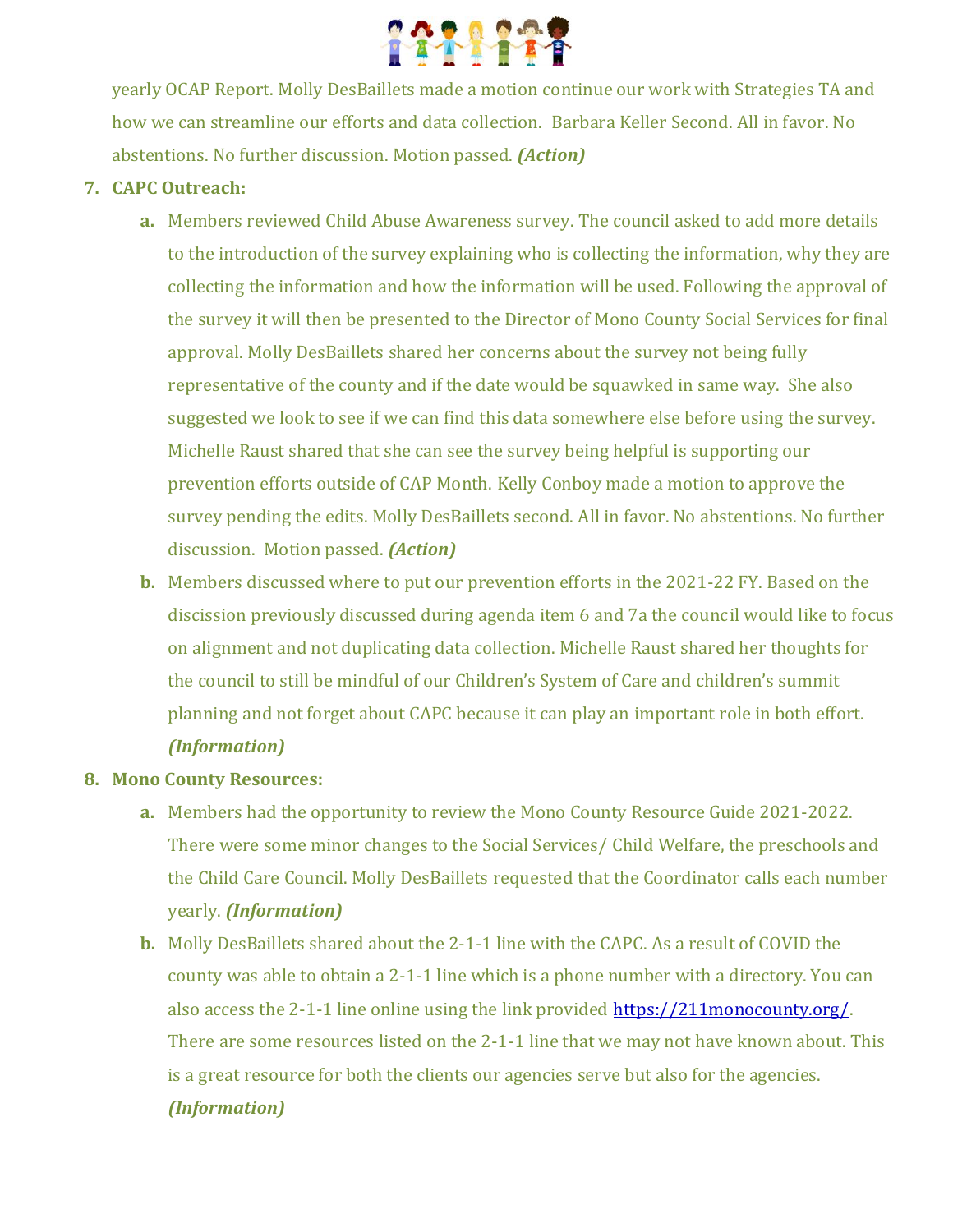

- **9. Probation Update:** Jazmine Barkley from Probation shared about the need for visitation supervisors. Recently the Count has asked for probation to step in to do the visitation for family matters when parents need supervised visit with their children. They are looking for support around identifying someone that might already be trained or willing to become training in supervised visits, non-probation or non-child welfare cases. Wild Iris use to do it but it is her understanding that they no longer have the funding or personnel to do those visitations right now. The Judicial Counsel offers a 3 days virtual training, the cost is unknown at this time. Barbra suggested that the CASA Coordinator with Wild Iris would be idea, however, they would still need funding for her training and supervised visits. There is opportunity for Probation to partner with Wild Iris to fund additional hours for someone to be trained. *(Information)*
- **10. System Improvement Plan (SIP):** There were no update at this time for Child Welfare and Probation SIP plan. *(Informational)*
- **11. Resource Family and Foster Youth Services Executive Advisory Committee Updates:**  Michelle share that they have a good community of Resource Families. Courtney Walsh provided an update regarding Foster Youth Services. The CAPC serves as the Executive Advisory Committee (EAC) for the FYSC program. The FYSCP EAC could potentially join Mono County's Children's System of Care (CSOC) since the EAC is not subject to brown act and has a large representations of agencies that work directly with foster youth. Following the release of the FYSCP funds, AB 130 will be addition more funds in the form of direct serves over the next two years. The deadline was prior to the CAPC meeting so it was brought to the CSOC group. MCOE moved forward with the LOI. This will be an additional \$75,000 for foster youth and is meant to support any foster youth in the K-12 system. In the 2020-21fiscla year the FYSC program went into a 2-year contract with Resilient Colorado to provider Trauma Informed Care Training to our schools and any youth serving agency in Mono County. There have been 4 trainings and one was in the 2021-2022 fiscal year with Mono County Public Health and 20 people attended the training. There are more trainings to come from this. In addition, the FYSPC funded 5 people to become Strengthening Families Trainers and will be starting the first of a two-part series at the end of September. The Strengthening Families Program (SFP) is intended to be a skills parenting class. *(Informational)*
- **12. CAPC Program and Member Updates:** Members and staff have the option to share information related to the mission of the CAPC. *(Informational)*

*Kelly Conboy, IMACA CCC; No Update Jazmin Barkley, Mono County Probation; No Update Michelle Raust, Mono County Department of Social Services; No Update*